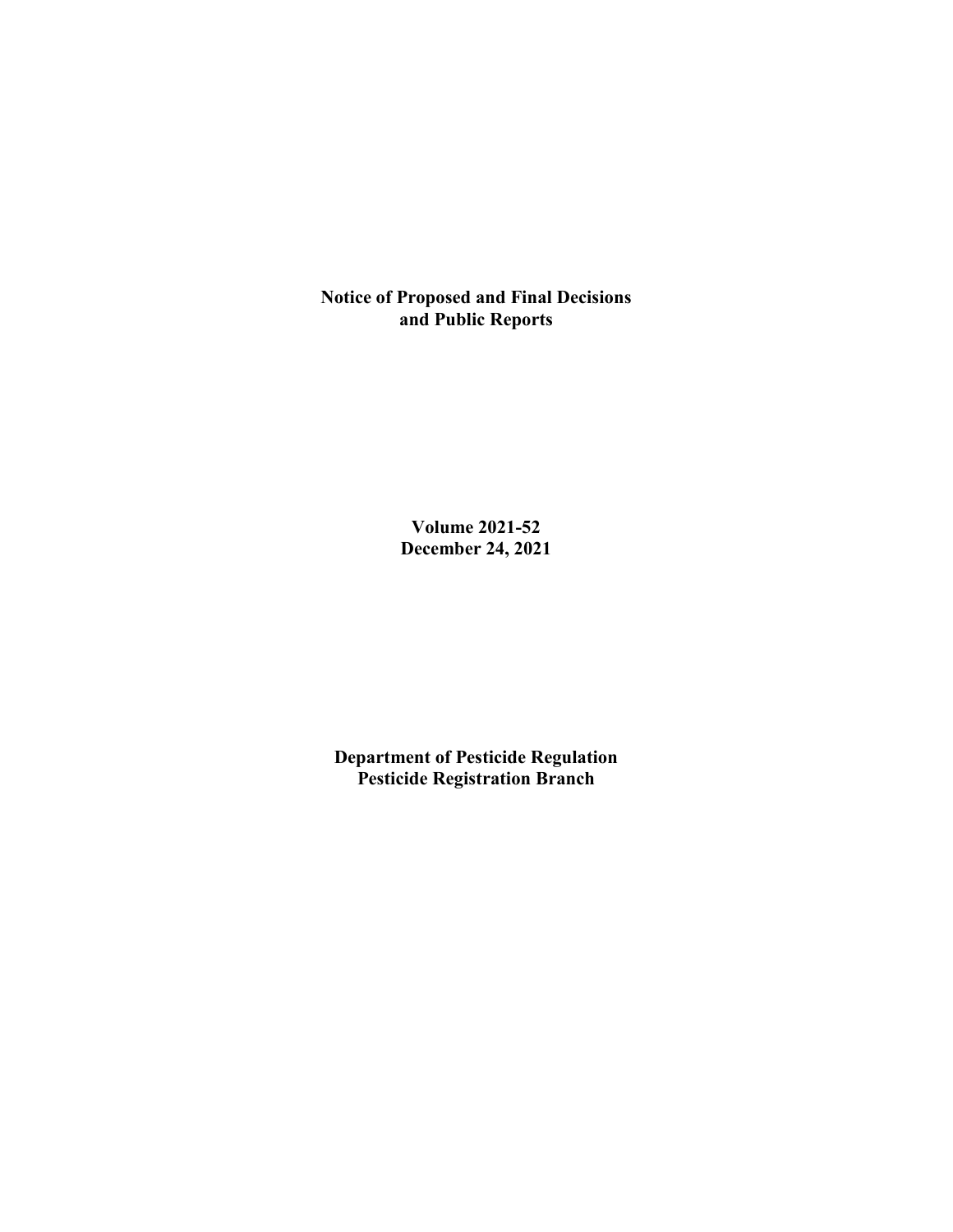## **NOTICE OF FINAL DECISIONS TO REGISTER PESTICIDE PRODUCTS AND WRITTEN EVALUATION**

Pursuant to Title 3, California Code of Regulations section 6255, the Director of the Department of Pesticide Regulation (DPR), files this Notice of Final Decisions to Register Pesticide Products with the Secretary of the Resources Agency for posting. This notice must remain posted for a period of 30 days for public inspection. Between the time DPR posts a proposed registration decision for public comment and DPR makes a final decision regarding the product, nonsignificant changes may be made to the product label (e.g., revising the product name, changing a master label to an end-use marketing label, correcting typographical errors). If the changes are not significant, DPR will not re-notice the product for public review and comment. However, if significant changes are made to the product label that substantially affect DPR's analysis on direct or indirect significant adverse environmental or human health impacts that can reasonably be expected to occur from the proposed decision, DPR will re-notice the product label for public review and comment.

In addition, for any product that is posted proposed to register as a conditional registration, the registrant may address the conditions of registration by providing the appropriate data or modifying the product label (e.g., remove use site, add "not for use in California" to a use site) during the posting period. If the registrant adequately addresses the conditions of registration during the posting period and the resulting change to the product label is not significant such that DPR must re-post the product label for review and public comment, DPR will post the product below, but will no longer have a "conditional" designation by the registration type.

For information about submitting a request for any documents related to this notice, please visit [https://www.cdpr.ca.gov/public\\_r.htm.](https://www.cdpr.ca.gov/public_r.htm)

To view the public report that was issued when the product was proposed for registration, click on the hyperlinked Tracking Number for the product.

*Tracking Number with hyperlink to public report – (EPA Registration Number) Applicant / Brand Name*

[296510](https://www.cdpr.ca.gov/docs/registration/nod/public_reports/296510.pdf) - (264 - 1198) BAYER CROPSCIENCE LP SIVANTO HL USE: INSECTICIDE - FOR THE CONTROL OF INSECTS SUCH AS APHIDS, LEAFHOPPERS, AND WHITEFLIES ON CROPS SUCH AS ALFALFA, BROCCOLI, RASPBERRY, CORN, LEMON, AND TOMATO TYPE: SECTION 3 LABEL AMENDMENT - TO AMEND THE ADDRESS, PRECAUTIONARY STATEMENTS, AND PERSONAL PROTECTIVE EQUIPMENT SECTION; TO ADD NEW CROPS SUCH AS PECAN, WALNUT, BLUEBERRY, SORGHUM, AND KAVA; AND TO ADD USE TO CONTROL BLUEBERRY STEM GALL WASP ACTIVE INGREDIENT(S): FLUPYRADIFURONE CAS NUMBER(S): 951659-40-8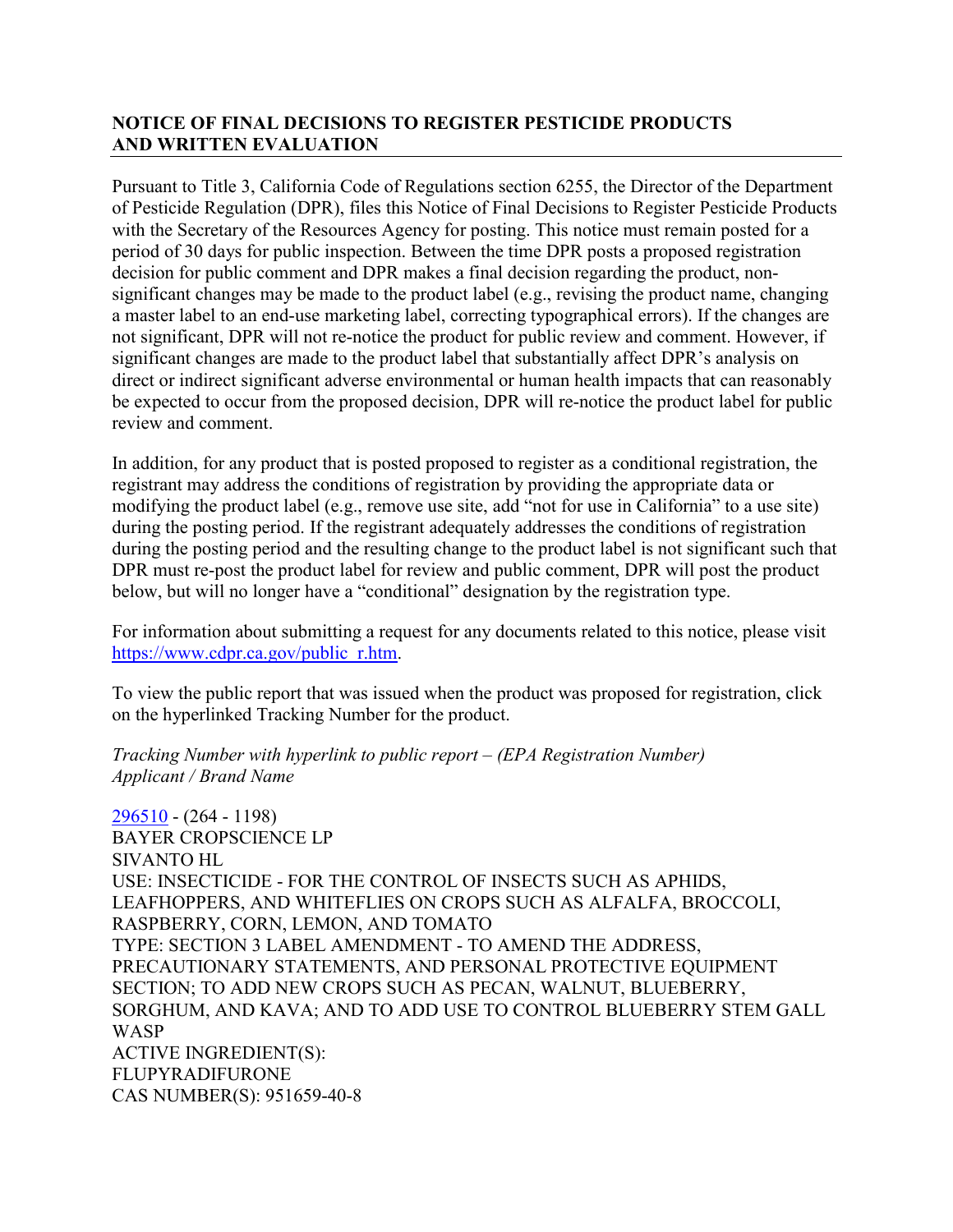#### **Notice of Final Decisions to Register (Continued) Page 2**

[299185](https://www.cdpr.ca.gov/docs/registration/nod/public_reports/299185.pdf) - (100 - 1562) CALIFORNIA CITRUS QUALITY COUNCIL MENTOR EC USE: FUNGICIDE - FOR THE CONTROL OF POST-HARVEST DISEASES SUCH AS GREEN MOLD, BLUE MOLD, AND SOUR ROT ON CITRUS, STONE FRUIT, AND TOMATOES TYPE: SECTION 24(C) SLN 3RD PARTY - TO ALLOW AN INCREASE TO USE RATE FOR POST-HARVEST LEMONS ACTIVE INGREDIENT(S): PROPICONAZOLE CAS NUMBER(S): 60207-90-1

[298529](https://www.cdpr.ca.gov/docs/registration/nod/public_reports/298529.pdf) - (71512 - 31) ISK BIOSCIENCES CORPORATION ISOFETAMID-TEB 475SC FUNGICIDE USE: FUNGICIDE - FOR THE CONTROL OF DISEASES SUCH AS BROWN ROT BLOSSOM BLIGHT, SHOT HOLE, AND POWDERY MILDEW ON CROPS SUCH AS ALMOND, GRAPE, GOOSEBERRY, KIWIFRUIT, SCHISANDRA BERRY, AND MAYPOP TYPE: SECTION 3 LABEL AMENDMENT - TO ADD THE PATHOGENS BLACK ROT AND PHOMOPSIS CANE AND LEAF SPOT ON GRAPES ACTIVE INGREDIENT(S): ISOFETAMID TEBUCONAZOLE CAS NUMBER(S): 875915-78-9 , 107534-96-3 , 80443-41-0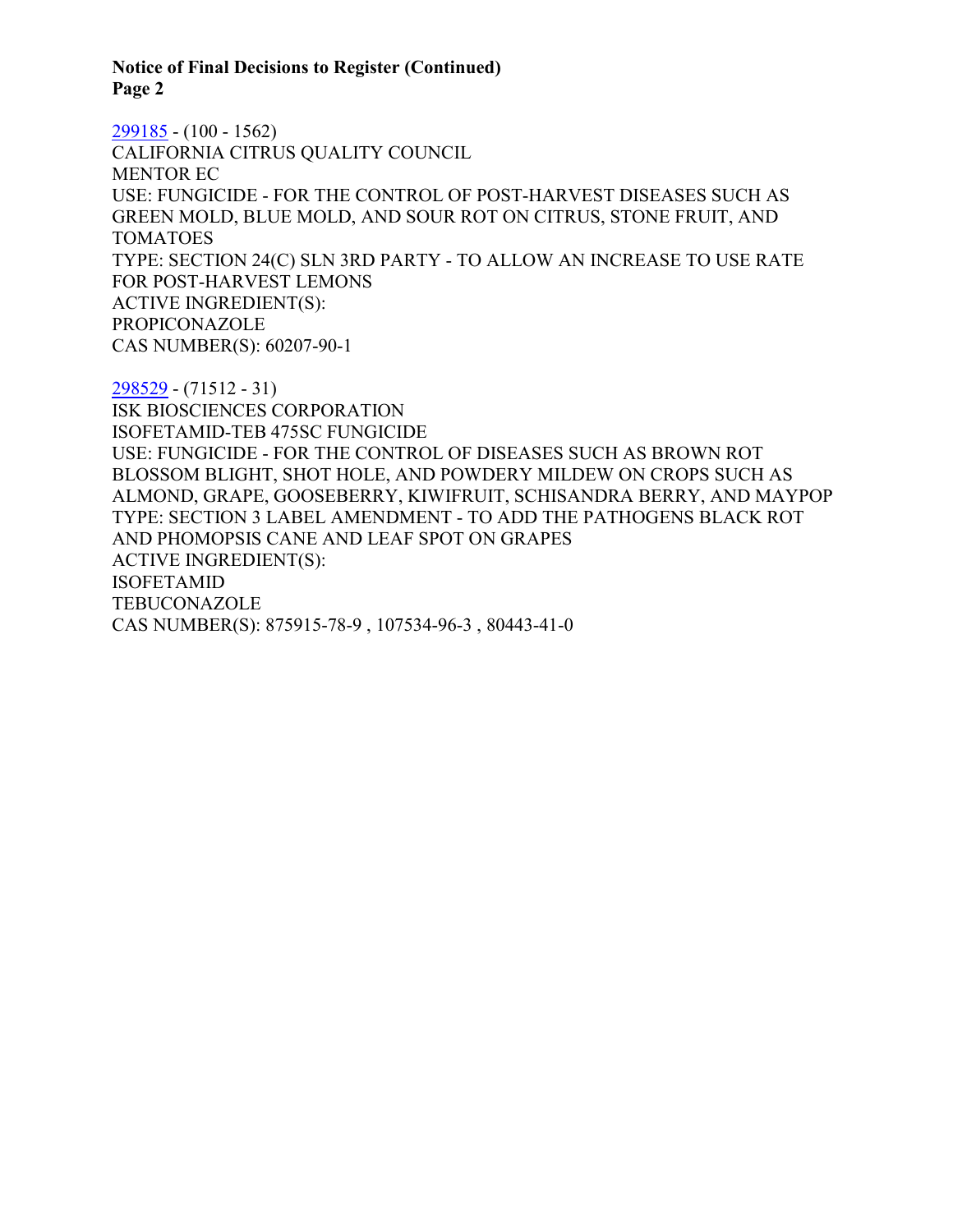## **Notice of Final Decisions to Register (Continued) Page 3**

### **Written Evaluation**

Pursuant to Title 3, California Code of Regulations section 6254, this notice includes a written evaluation of significant environmental points raised in comments submitted during the review and comment period required by Title 3, California Code of Regulations section 6253 for any of the products listed above.

## **DPR received no comments on the above listed products.**

*Original signed by Tulio Macedo 12/22/2021*

 Tulio Macedo, Chief Pesticide Registration Branch

Dated